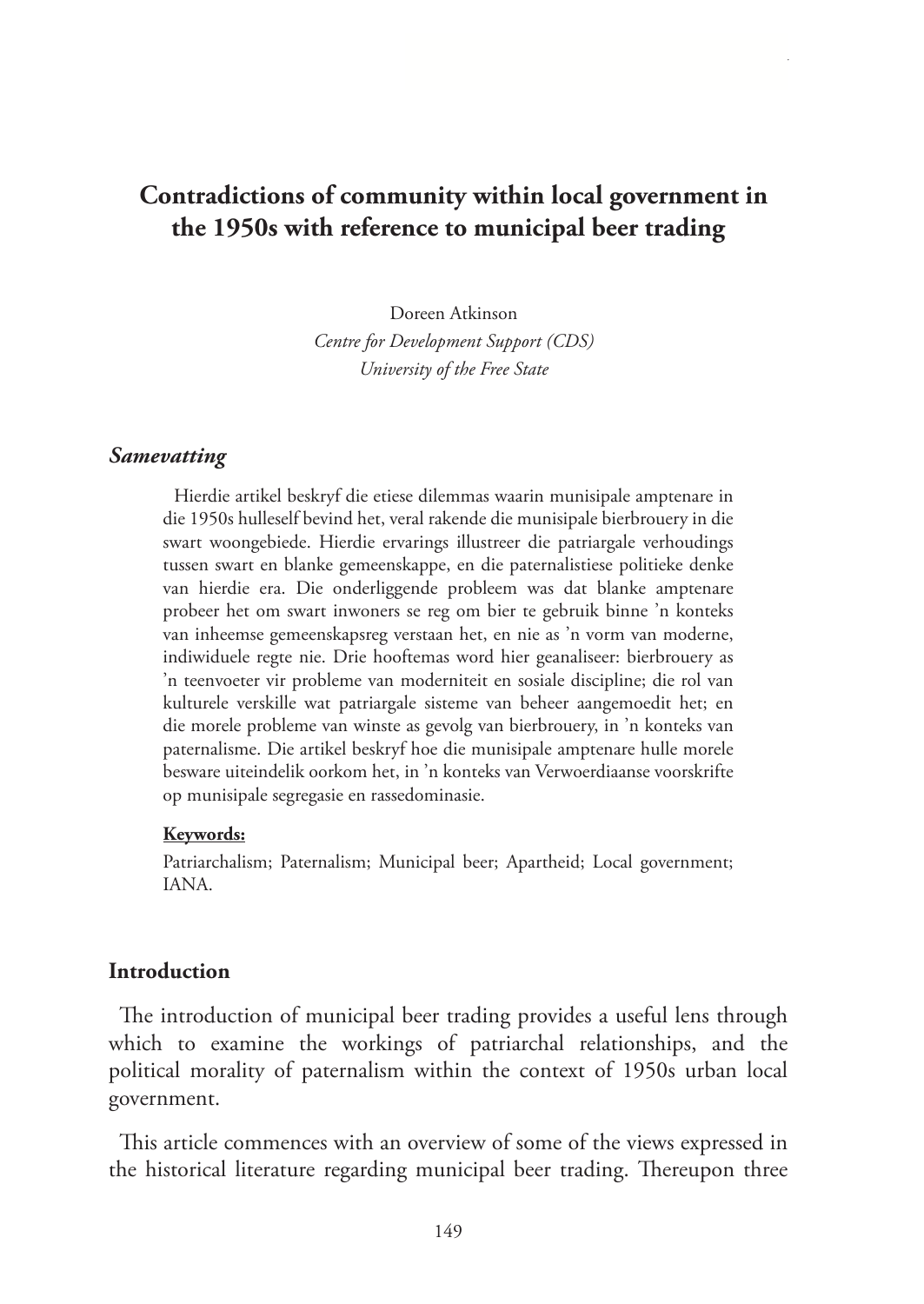main themes which informed debates surrounding beer production will be explored, viz.:

- the introduction of beer trading as a response to problems of modernity and discipline;
- the role of cultural difference, tradition and community boundaries as patriarchalist justifications for municipal beer trading; and
- the questions of paternalism, morality and the issue of profit-making from beer sales.

In general, commentators' insights regarding beer-brewing have tended towards superficiality and have failed fully to integrate the phenomenon with prevailing dynamics in the societies at large. Most notably, the motivations of the City Councils are usually presented very one-dimensionally, thus losing sight of the intense debates and contradictory sentiments which characterised the positions of all the parties. This essay will attempt to synthesise and elaborate on these insights, in order to highlight the development of modernity and 'discipline' in the cities; the ambiguities of urban community during the 1950s; and the nature of paternalistic moral action in perplexing dilemmas.

It will be argued that the question of controlling beer production was pursued by white Local Government Councillors in the hope that they could raise the social tenor of the townships, exert some control, and finance township improvement. The Councillors equated township beer production with squalor and deprivation, and consequently, they were predisposed to restrict or prohibit it. These motivations can be characterised as an impulse to impose a modern form of 'discipline', in the Foucauldian sense. Such ideals were defined as being in the interests of the African residents themselves, and justifiable to white Councillors, in terms of the prevailing paternalistic ethos to intervene extensively in the lives of African residents. The same type of paternalistic but coercive interventions were made in European societies during early modernity, as Michel Foucault has described.<sup>1</sup>

However, the parameters of the urban patriarchal ethical order in the 1950s were still unclear. African opposition to municipal beer production had some moral leverage. The municipal officials' ethical perspectives were also divided, and this prevented a coherent and sustained response to the pressures exerted by

<sup>1</sup> M Foucault, *Madness & civilization: A history of insanity in the Age of Reason* (London, Tavistock, 1967); M Foucault, *Discipline and punish: The birth of the prison* (New York, Vintage Books, 1979).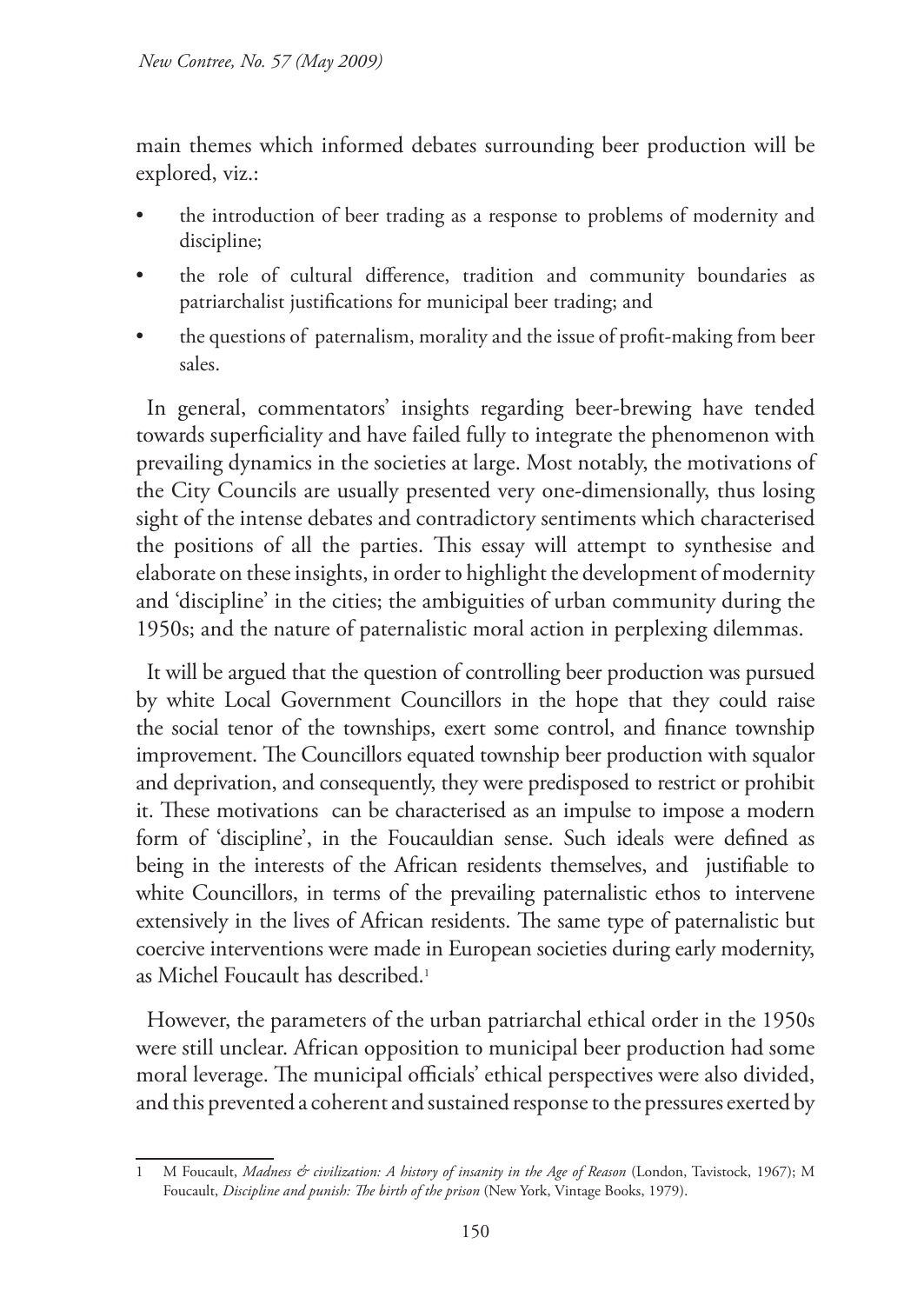the Native Advisory Board. Eventually, by the mid-1960s, most municipalities introduced beer brewing, in the context of growing Verwoerdian pressure to reform municipal administration along segregationist lines of control. The paper shows how the changing social and political context encouraged municipal officials to take morally uncomfortable decisions. This does not trivialise the significance of their normative debates, because political actions are often undertaken despite moral qualms.

### **Perspectives on beer trading & production in African townships**

Historians have often presented municipal beer trading in terms of a rather crude notion of 'interests'. Edwards, for example, says that the Durban City Council, "despite a critical housing shortage, was allocating large sums from Native Revenue to erect beerhalls"2 without really considering the constraints under which municipalities were operating and the choices which they had to make. In Cohen's analysis of the municipal campaign against beer brewing in Benoni during the 1930s, the beer issue is linked to that of influx control. According to Cohen, the Council regarded unattached women as a source of crime and disease. The Council attempted, therefore, to prohibit beerbrewing, which was these individuals' main source of livelihood, in the hope that they would then be forced to leave the location.3 Similarly, Eales refers to Johannesburg municipal officials' concern with the crime and prostitution which always seemed to be associated with beer-brewing. $^4$ 

A second theme in the historical literature features the 'history from below' approach, and looks at the sentiments of township dwellers regarding beer. Cohen says that household "beer brewing became a source of revenue and [beer consumption] an avenue of escape".5 Eales points out that beer production and consumption played an integral part in many African customs and ceremonies in the cities.6 According to la Hausse, "For the majority of workers the brewing

<sup>2</sup> I Edwards, "Swing the assegai peacefully? 'New Africa', Mkhumbane, the co-operative movement and attempts to transform Durban society in the late 1940s", P Bonner, I Hofmeyr, D James & T Lodge (Eds), *Holding their ground: Class, locality and culture in 19th and 20th century South Africa* (Johannesburg, Witwatersrand University Press, 1989), p. 71.

<sup>3</sup> J Cohen, "Twatwa: The working class of Benoni during the 1930s", *African Perspective*, 20, 1982, p. 91. Cohen provides no references to back up his claim.

<sup>4</sup> K Eales, "Patriarchs, passes and privilege", P Bonner, I Hofmeyr, D James & T Lodge (Eds), *Holding their ground...*  p. 111.

<sup>5</sup> J Cohen, "Twatwa…", *African Perspective*, 20, 1982, p. 82.

<sup>6</sup> K Eales, "Patriarchs, passes and privilege", P Bonner et. al, *Holding their ground…*, pp. 109-111.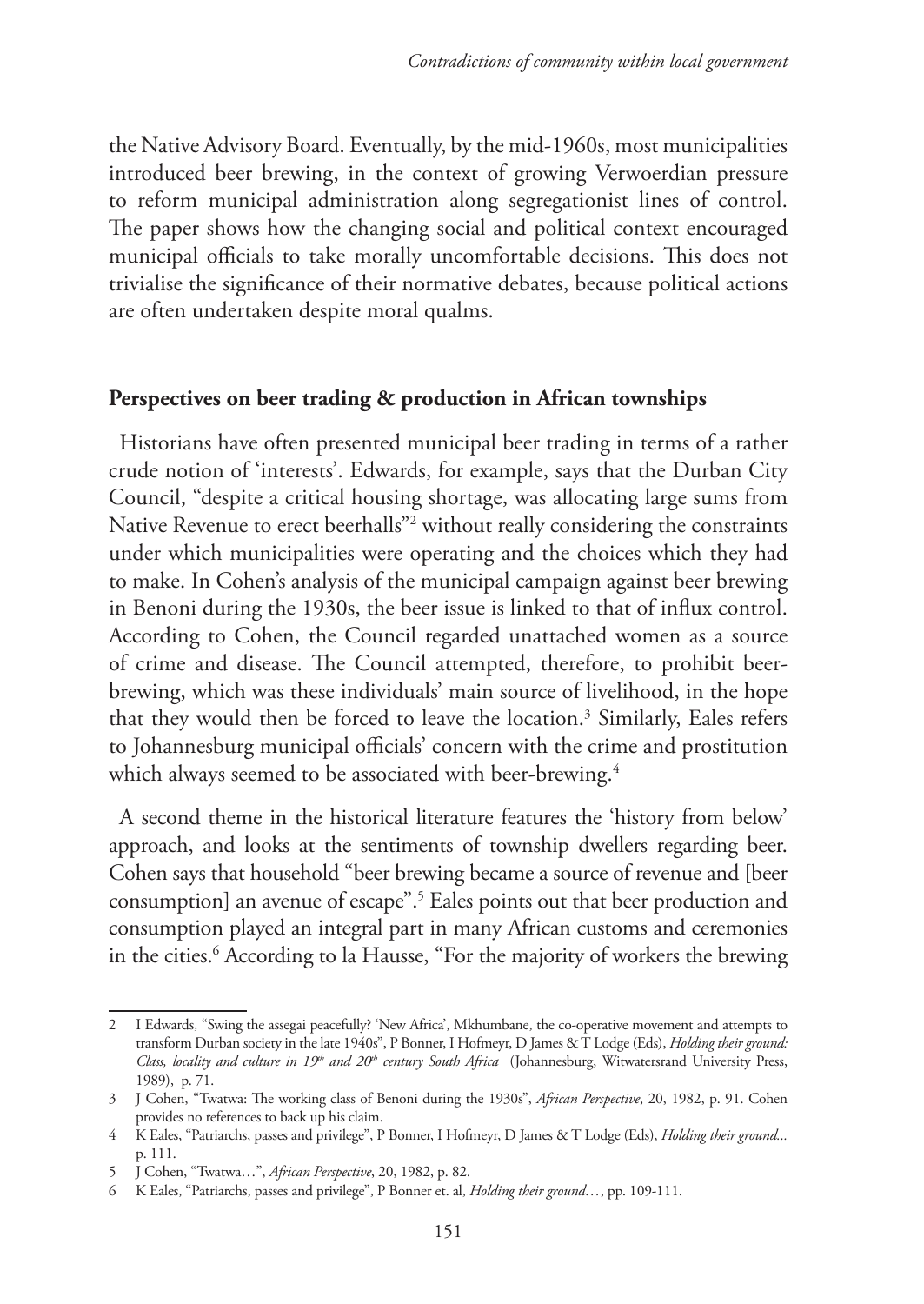of beer was both traditional and 'a national right' of which women, in particular, had been deprived".7 African resistance to municipal brewing is a common theme in the literature.<sup>8</sup> In particular, the Native Advisory Boards, which had to advise the white municipalities, were assertive in expressing opposition to the white city fathers. The role of the Native Advisory Boards, caught between the local authorities and black residents, received scant treatment in the literature.<sup>9</sup> There has, until now, been a lacuna in the story of municipal beer halls. The normative perspectives of municipal officials have never been explored. In the next section, the complexity of municipal debates on beer brewing is outlined.

### **Municipal officials and beer production**

A common view amongst local officials was that domestic beer brewing contributed to social distress. For example, the Native Affairs Manager of Johannesburg concluded, after a lengthy study tour through several South African cities, that home-brewing contributed to social problems. It promoted an influx of visitors into the locations at weekends, with the effect that crime increased and the "peace and quiet of residents were seriously impaired". Black home owners were officially allowed to produce a certain amount of beer per resident. This encouraged householders to take in sub-tenants in order to increase the quota of beer for the household and this, in turn, led to overcrowding. A common view taken by officials was that "domestic brewing [did] not remove the incentive to illegal brewing, but acted as a cloak to it", and produced a "deterioration in health, morals and crime".10 According to a prominent advocate of municipal beer production, a Dr Bang of Pietermaritzburg, the "illicit sale of this beverage, with its adulterations" was often accompanied by prostitution, and the use of children as touts for customers. "What an education for a child!", he exclaimed at a 1956

<sup>7</sup> P la Hausse, "The message of the warriors: The ICU, the labouring poor and the making of a popular political culture in Durban, 1925-1930", P Bonner , I Hofmeyr, D James & T Lodge (Eds), *Holding their ground...*, pp. 36, 43.

<sup>8</sup> For example, P la Hausse, "The message of the warriors…", P Bonner et. al, *Holding their ground...*, pp. 35-8; I Edwards, "Swing the assegai…", P Bonner et. al, *Holding their ground...*, p. 71; and J Cohen, "Twatwa…", *African Perspective*, 20, 1982, p. 91.

<sup>9</sup> For the composition of Native Advisory Boards see D Atkinson, "Complex negotiations in local governance: The municipal beer hall debate in East London, 1956 to 1962", *New Contree*, 55, May 2008, p. 95.

<sup>10</sup> Report by Mr. LJ Venables to Johannesburg City Council, 1948, quoted by SF Kingsley, "Drankverskaffing deur Munisipaliteite", South African Bureau for Racial Affairs (SABRA), *Drankverskaffing en die Bantoe*, Symposium Proceedings April 1957, pp. 20-21.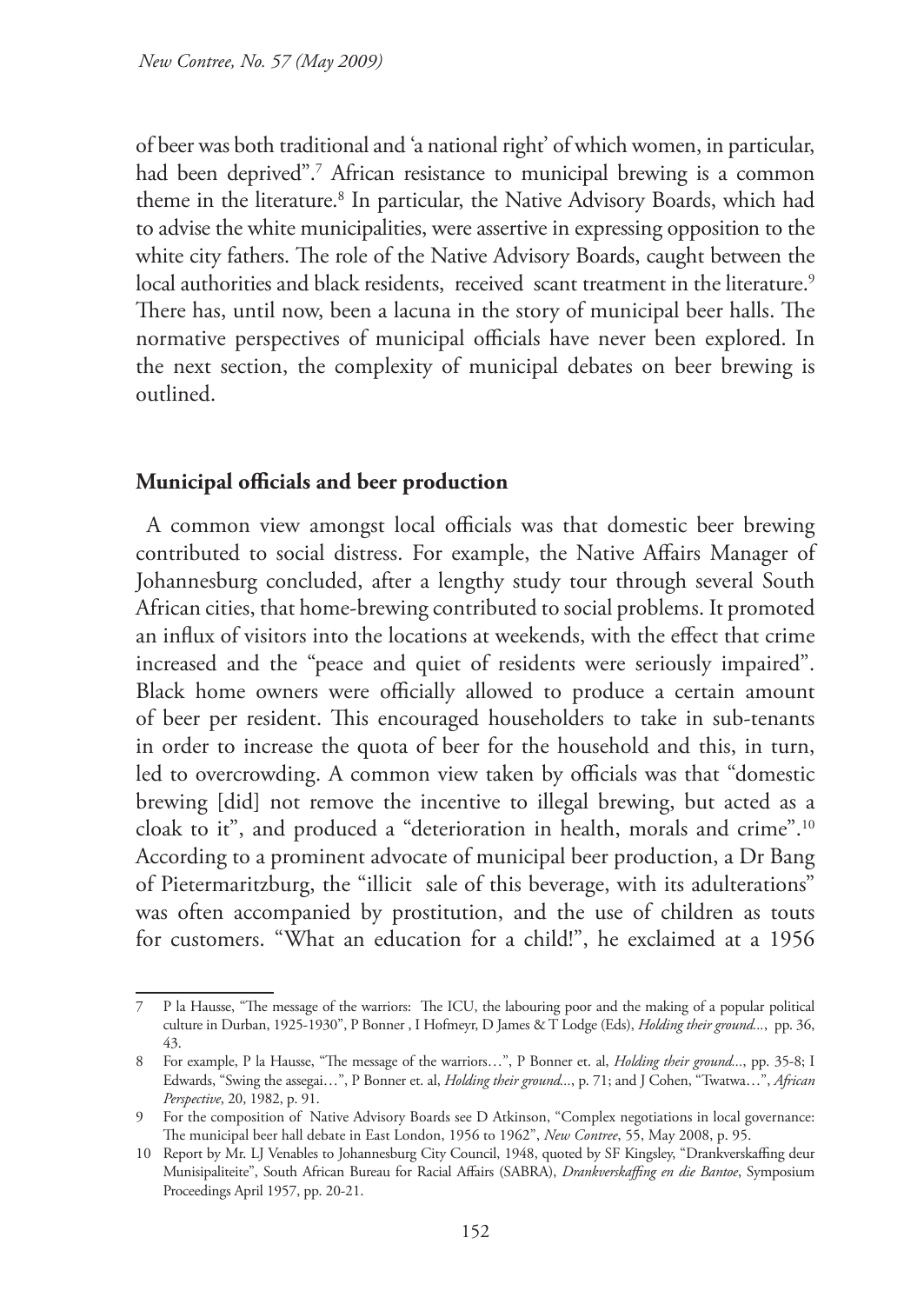conference of township administrators.<sup>11</sup>

 Bang's sentiments were echoed by Mr. Buitendag of Germiston, who provided a critique of domestic production on several counts:

- Control over quantity, quality or alcoholic content was impossible;
- The alcoholic content of 'kaffir beer' and 'other concoctions' was usually several times higher than that of beer brewed by urban local authorities;
- Beer was brewed under unhygienic conditions;<sup>12</sup>
- The presence of large numbers of males living under single conditions encouraged the commercialisation of 'kaffir beer', and, when supplied by liquor queens, the price was several times that charged by local authorities;
- "Natives congregate[d] at liquor dens, and fights, assaults, disturbances and immorality usually [took] place at such drinking parties";
- "Very often Natives land[ed] up in hospital at the expense of the European taxpayer after drinking some of the homemade kaffir beer or concoctions"; and
- "The S.A. Police [had] on numerous occasions" condemned home brewing.<sup>13</sup>

In contrast to the prohibitionist controls on 'European liquor', municipal officials did not advocate prohibitions on "beer consumption", but on "alcohol production". The proposal to institute municipal brewing was part of a reformist and disciplinary impulse. A 1941 Commission of Enquiry, for example, had proposed "the increase of sympathetic and efficient control of the urban Natives by the employment of competent and experienced municipal officials" and had stated that "while there is an expressed preference by Natives for the system of domestic brewing, such a system cannot meet the requirements of all Natives in the Municipal area".14 Dr Bang, who quoted the Commission's sentiments, was convinced that a municipal monopoly in beer production would remedy these evils. He went on to maintain that Durban's municipal brewing system "has

<sup>11</sup> Institute of Administrators of Non-European Affairs (IANA), Fifth Annual Conference proceedings, Bloemfontein, September 1956.

<sup>12</sup> Dr Buitendag had reason to be concerned. An East London surgeon, Dr RJW Burrell, published a paper entitled "Oesophical cancer in the Bantu", in which he correlated cancer to consumption of illicit liquor. Shebeen queens wanted to produce a narcotic draught which would produce a quietening semi-anaesthesia in the consumer, but also pass off sufficiently quickly to induce him to drink more. The shebeen queens used 44-gallon drums, previously used by the oil refineries to distribute cut-down petroleum asphalt. The drums were used to brew a mixture of domestic beer containing baker's yeast, crude carbide, liquid metal polish and damaged or mouldy fruit. This combination contained a high level of carcinogens, IANA Fith Annual Conference proceedings, Bloemfontein, 1956.

<sup>13</sup> Memorandum included in East London Township Manager's report to Native Affairs Committee (NAC), 6 November 1956. East London Municipal Minutes, held at East London Municipal Archives.

<sup>14</sup> Quoted by Dr Bang, IANA, Fifth Annual Conference proceedings, Bloemfontein. 1956, p. 66.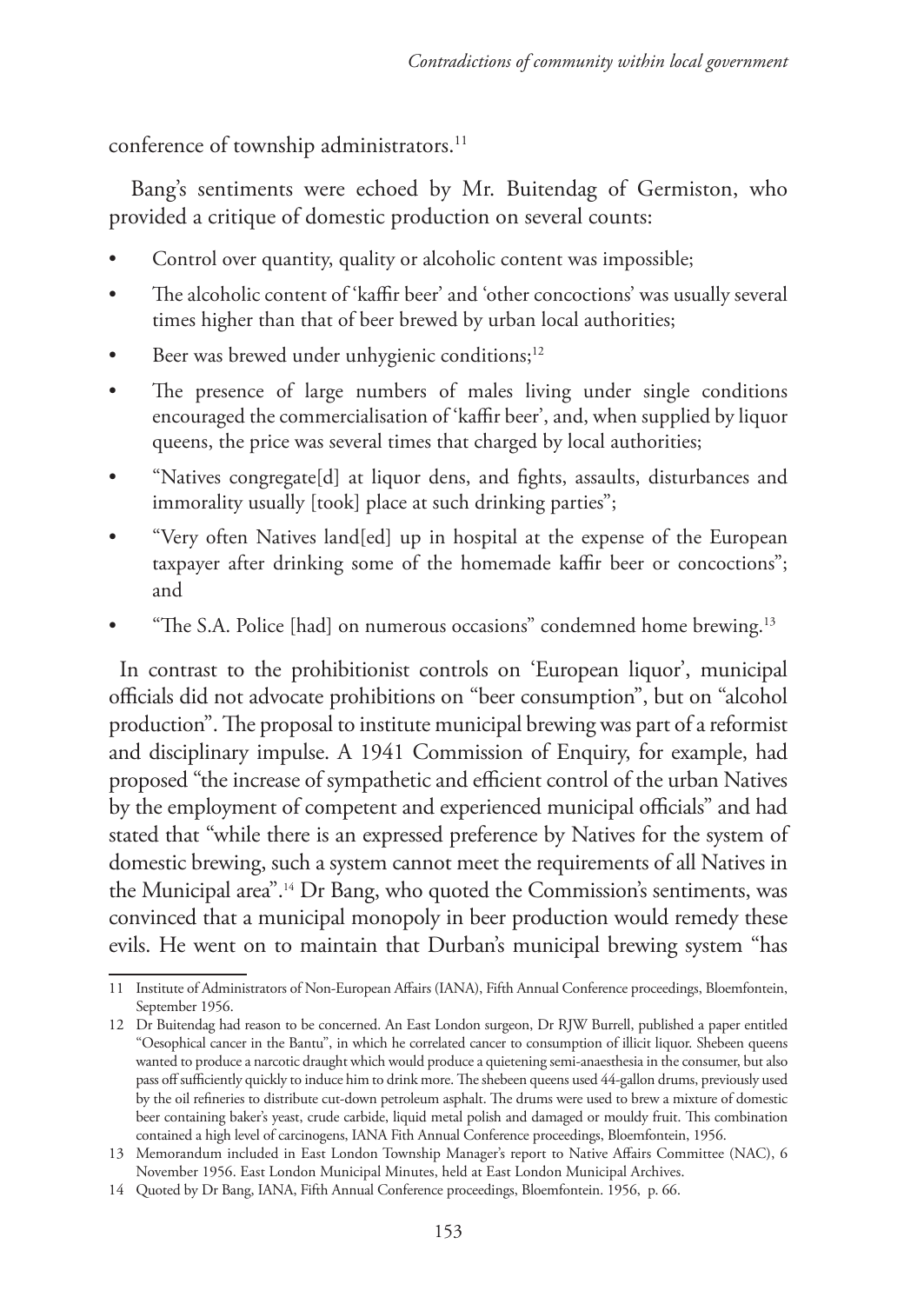resulted in a very marked decrease in crime; and shebeening - once the greatest trouble confronting the Police - has, in towns, practically ceased". He further quoted the Commission to the effect that the cultivation of "healthy, congenial and peaceful conditions" in beer halls "would sustain the interests of the Natives during their leisure hours". The beer halls would also provide "a hygienic and pure beverage".

These arguments for enhancing the welfare of Africans inevitably provided for the intrusion of the state into civil society and private life. However, it would be simplistic to dismiss officials' arguments as convenient pretexts to enable them to extend their powers. To any observer, the evidence of social decay in the townships was undeniable. The officials interpreted the problem in ways that made the most intuitive sense to them. They were struck by the fact that black residents were susceptible to exploitation by shebeen owners, sometimes leading to real suffering and moral decay. A responsible local government was morally obliged to intervene.

This view was reinforced by the evidence of sophisticated research on the topic. Annual conferences were held by the Institute of Administrators of Non-European Affairs (IANA), where officials tasked with 'native administration' grappled with policy questions. At the September 1956 IANA conference,held in Bloemfontein, Dr Schwartz spoke at length about the research conducted regarding modern ways of producing traditional beer.<sup>15</sup> He expressed his appreciation for IANA's support of research pertaining to "kaffircorn malting and kaffir brewing" at the Council for Scientific and Industrial Research (CSIR), where a 'Kaffir Beer Fellowship' had been established. Research was being conducted on various topics, such as the quality of kaffircorn malt, the nutritional value of kaffir beer, the development of dispensing meters, and appropriate tankers for the transport of beer. In 1955, a 'Technical Committee for Kaffir Beer Research' had been established consisting of representatives of local authorities, Chambers of Commerce, and the Departments of Native Affairs and Agriculture. It operated under the patronage of IANA.<sup>16</sup>

 Due to these efforts, significant results were obtained. New stainless steel drums speeded up the brewing period. Using this technology, local authorities

<sup>15</sup> Schwartz discussed a paper entitled "Current research on Kaffir Beer at the South African Council for Scientific and Industrial Research", IANA, Fifth Annual Conference proceedings, Bloemfontein, 1956, pp. 70-78.

<sup>16</sup> IP Ferreira, Township Manager of Vereeniging, "Die brou en verskaffing van kafferbier, met spesiale verwysing na moderne tendense", South African Bureau for Racial Affairs (SABRA), *Drankverskaffing en die Bantoe*, Symposium proceedings April 1957, p. 12.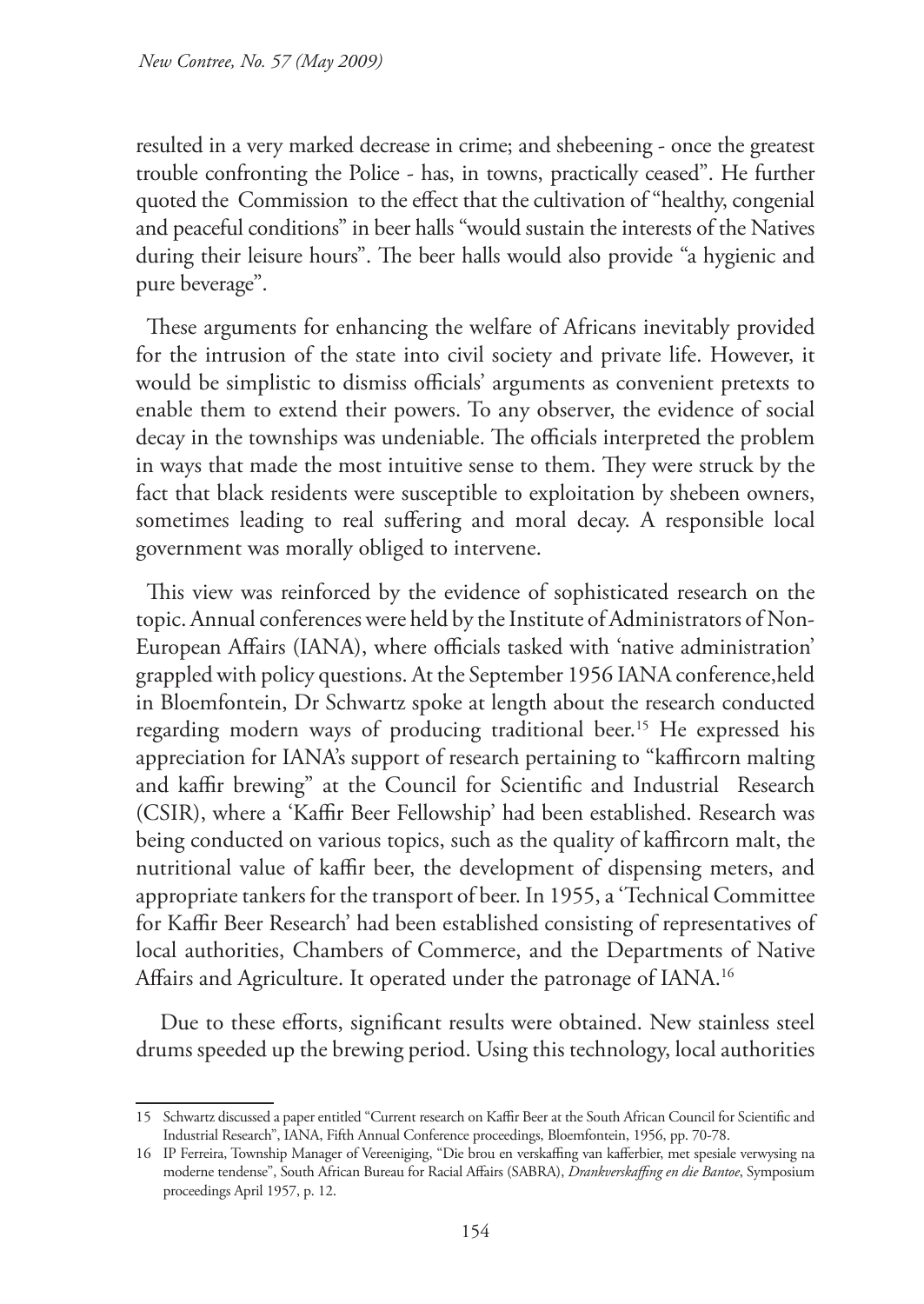could double their production and reduce costs. Lectures on all aspects of the industry were given to municipal staff by CSIR experts, and an examination board tested the capabilities of municipal brewers.

This display of scientific rigour made a great impression on the municipal officials at the 1956 IANA Conference, eccentric as some of it may appear to us today. It also points to a more fundamental characteristic of modernising societies, viz. the overriding importance accorded to scientific knowledge. The officials drew moral succour from the fact that highly qualified experts in responsible research institutes were producing a high-quality, nutritious beer. Compared to officialdom's visions of modern, gleaming, hygienic brewing plants, producing a steady flow of high-quality beverage, the shebeen queens' grubby 44-gallon drums represented the epitome of primitiveness and squalor. For officials groping towards modernity, the issue did not seem as petty or absurd as it may appear to contemporary historians. It was part of a modernising spirit that was sweeping the country - a spirit which, even today, still dominates our lives.

The emphasis on centrally guided research and expertise also eliminated another policy alternative, viz. the establishment of formal beer halls by black entrepreneurs. According to Mr. Buitendag, it was extremely doubtful whether township residents would have sufficient financial resources to establish and equip a brewery and beer hall: 17

General experience has taught us that the usual Native business man is scarcely competent to run any type of business let alone a specialised business such as the manufacture and sale of kaffir beer.

Hence the inequality of access to scientific knowledge reinforced paternalism as a form of moral reasoning, for the employment of useful knowledge justified interventions, prescriptions and prohibitions in the lives of less qualified individuals.

This left two main policy options, each with a different configuration of controls and rights. These were, a municipal monopoly, or a dual system of beer production, permitting both municipal and domestic brewing. The latter could be instituted with or without a permit system for domestic producers.

These two policy alternatives each called for different kinds of intervention

<sup>17</sup> East London Municipal Archives. Memorandum by Mr. Buitendag, in East London Township Manager's report to NAC, 6 Nov 1956.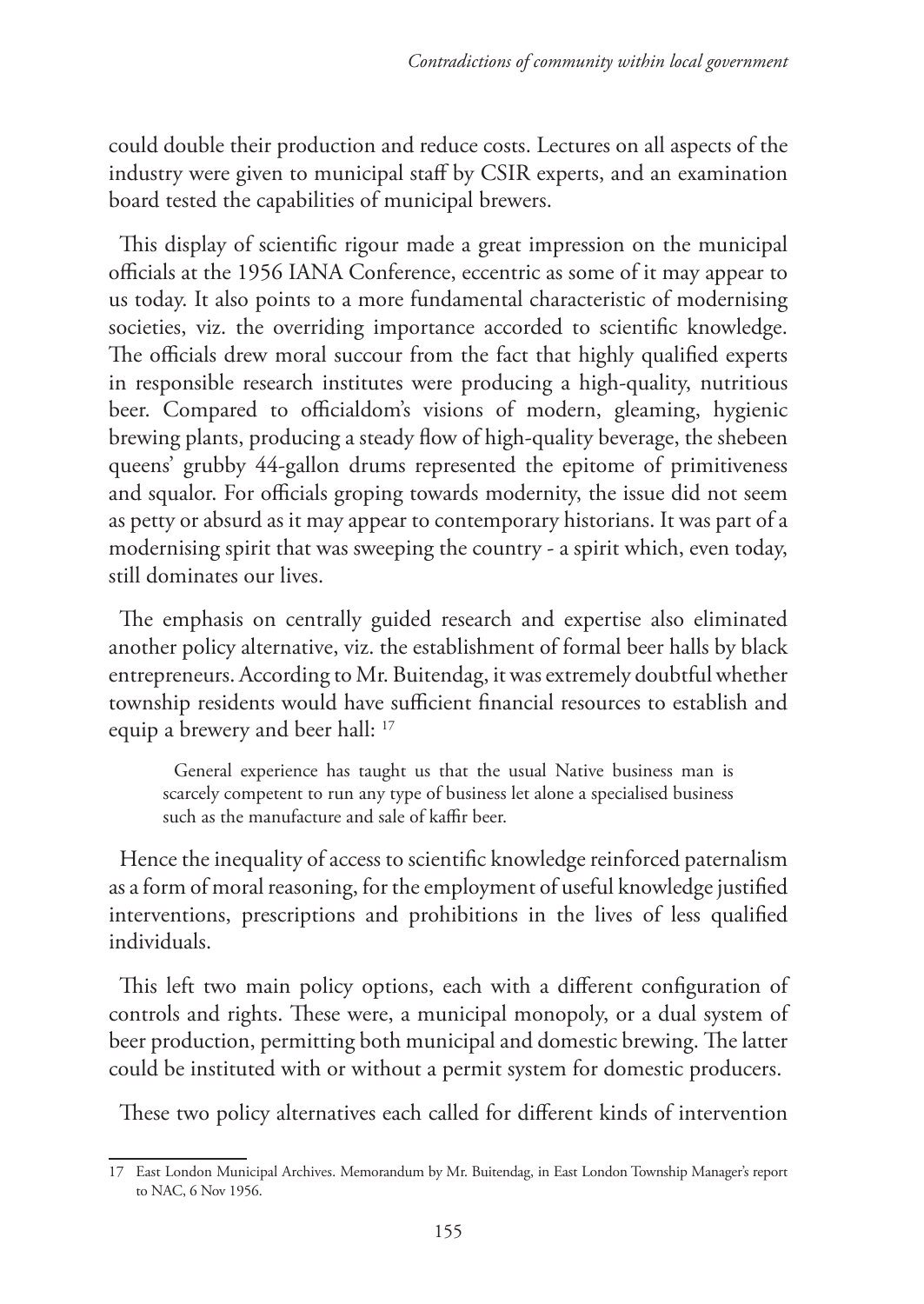in people's lives. The municipal monopoly lent itself to a more coercive form of paternalism, while the dual system held out more leeway for individual liberty. The choice was not an easy one. Even Dr Bang, who had researched the topic in detail, felt ambivalent about it. On the one hand:<sup>18</sup>

A municipal monopoly would do away with a great deal of unpleasantness and would create better relationships between the residents and the Police. Domestic brewing cannot be left uncontrolled, and it is a constant source of annoyance to the residents to be visited by the Police ... This friction would be avoided if there were no domestic brewing but a municipal off-sales supply ....

On the other hand, Dr Bang was also prepared to concede the advantages of a more permissive arrangement, in which the beer hall system could run concurrently with domestic brewing. He claimed that the introduction of municipal beer halls would benefit certain special categories of residents, most notably the "unattached Native, and the busy or lazy householders", who would be able to get beer easily and legally.

Each option represented an attempt to impose some kind of systemic control on a situation which threatened to get out of hand. The proposed controls tended to be self-defeating, since they were very difficult to implement. Whichever system was implemented, "some" form of domestic activity was still outlawed, requiring local officials to police household behaviour. The licenced domestic production of beer entailed numerous administrative difficulties: it would be virtually impossible to withdraw licences once issued; adulteration of beer could not be prevented; and it was unlikely that income from township revenue would cover the expense of effectively implementing the measures. On the other hand, a municipal monopoly would present its own set of problems. Outlawing domestic beer production necessitated restricting access to the ingredients, and local authorities would have to control residents' access to sprouted grain.<sup>19</sup>

Furthermore, the distribution of municipal beer was no easy matter. IANA delegates raised the possibility of 'congestion' at beer halls. According to Mr. Meyer of Kimberley:<sup>20</sup>

Here we are faced with the question of congestion and the large concentration of many people at one spot where they are all to be served at the Beerhall. This makes control very difficult.

<sup>18</sup> IANA, Fifth Annual Conference proceedings, Bloemfontein, 1956, p. 69.

<sup>19</sup> IANA, Fifth Annual Conference proceedings, Bloemfontein, 1956, p. 67.

<sup>20</sup> IANA, Fifth Annual Conference proceedings, Bloemfontein, 1956, p. 76.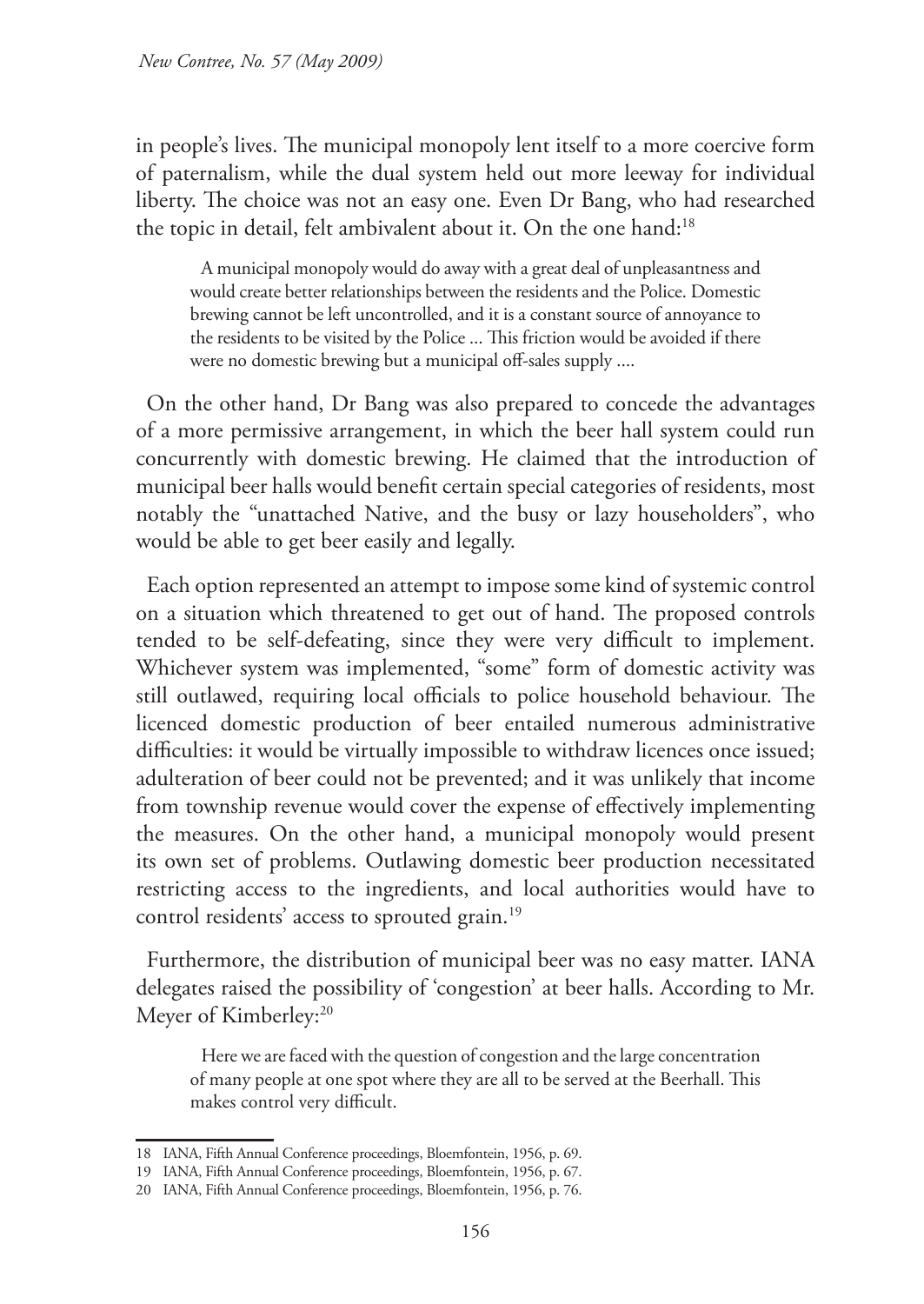For IANA officials, however, the problems of control in a municipal monopoly system were small when weighed up against the benefits of the system. This was all the more so when their stance seemed endorsed by all the scientific resources and authority provided by westernisation and modernity.

## **Beer production and the patriarchal order: The debate on cultural tradition**

Significantly, officials did not advocate the total prohibition of beer consumption. The issue of beer control did not become a form of prohibitionism, because of officials' awareness of the importance of traditional beer within African 'tribal custom'. The topic readily lent itself to exercises in amateur anthropology amongst the white officials. For example, Dr Bang maintained that, "among primitive people, custom was the binding force necessary for the well-being and solidarity of a tribe" and that the use of proper rituals in the manufacture of beer was of religious significance.<sup>21</sup> Mr. Meyer of Kimberley cited the various Zulu social rituals where beer played a large role, while Mr. Buitendag of Germiston stated that "one cannot help but be impressed with the significance this beverage played in  $\ldots$  tribal tradition".<sup>22</sup>

The argument for the importance of traditional customs entailed, in effect, that blacks, *qua* traditional natives, had a *right* to consume beer. According to Mr. Buitendag:

The beliefs and customs which centre around [beer] have had and continue to have a remarkable influence and significance even today and it is extremely doubtful whether they could ever be weaned from this tradition or whether any substitute could ever take its place in Native life and custom.

As will be elaborated on below, the recognition of this right would have two important implications: first, it was avidly defended by officials who wanted to reap beer profits for their Native Revenue Accounts; and second, it gave the Native Advisory Board a common understanding with the Council which they used quite successfully to confound the latter body's arguments for monopoly. Since all parties accepted the notion of Africans' customary right to drink beer, the debate then revolved around who should supply the beer in a manner which did not violate customary usage.

<sup>21</sup> IANA, Fifth Annual Conference proceedings, Bloemfontein, 1956, pp. 61-63.

<sup>22</sup> Memorandum, included in East London Township Manager's report to NAC, 6 November 1956.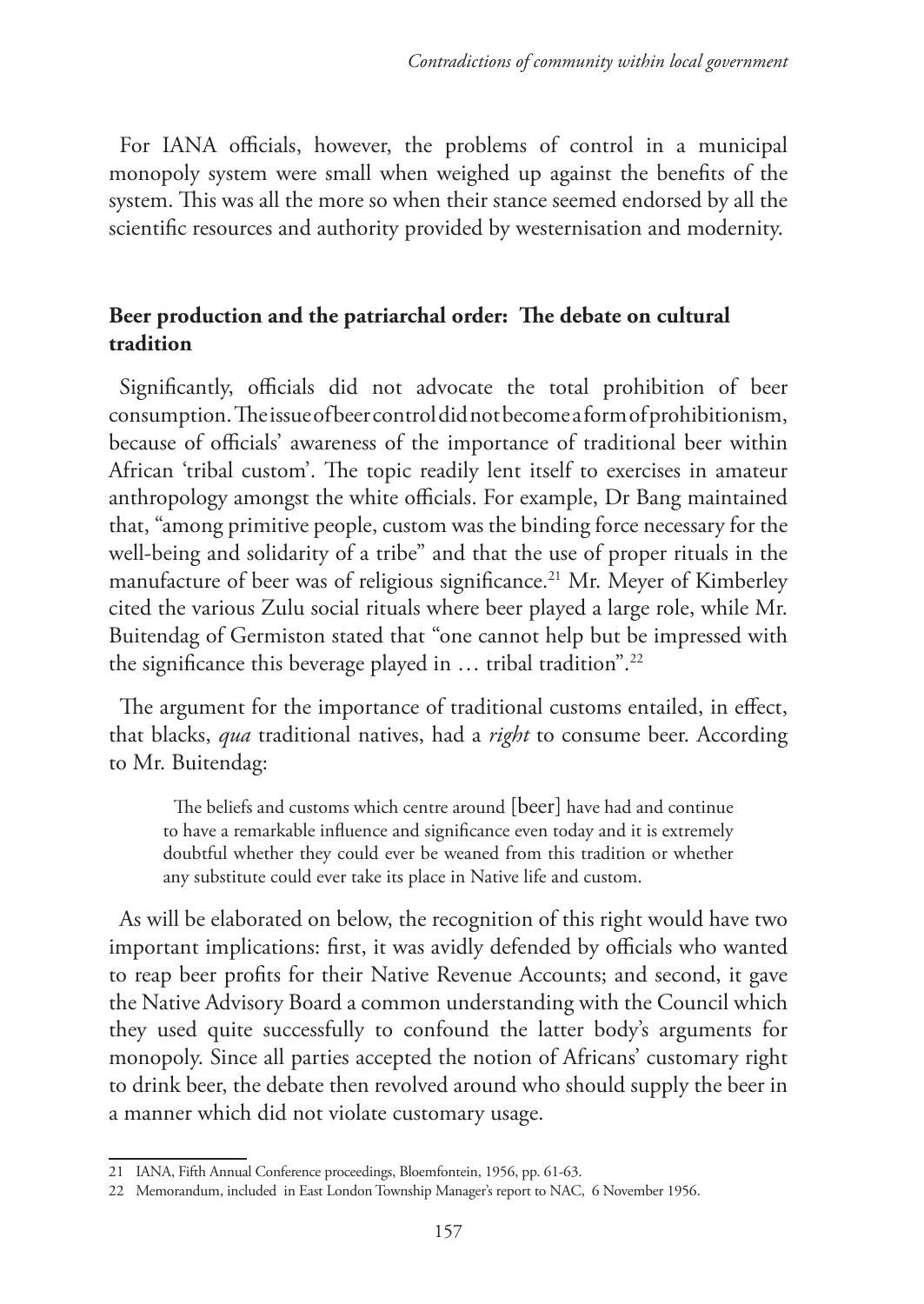Dr Bang argued that municipalities should have a monopoly on beer provision, since the traditional constraints on beer production and consumption were no longer effective. In the traditional order, "Tribal sanctions and training prevented over-indulgence ... Now that these sanctions have fallen away, some deterrent is essential - hence the very irksome but necessary statutory control measures of today".23 The argument from tribal custom could, however, be used to argue against municipal monopolies. According to Mr. Taljaard of Alberton, certain religious rituals which involved the consumption of beer could only be practised if beer was produced at home.<sup>24</sup> To incline people to do this illegally would expose them to the risk of prosecution, and this might provoke rebellion and unrest in urban areas. In fact, Mr. Taljaard came very close to rejecting municipal beer production altogether. His frustration consisted in that IANA members constantly made questionable assumptions about 'native customs', without inquiring further what these customs really meant to people in modern townships. Research into such spiritual issues should receive priority, he claimed. His argument was a strongly moral one: "If [IANA] could subsidise research into the best methods of beer brewing, the best types of meters, the best kinds of beermugs, how much more important are the human and spiritual dimensions of the issue!" However, his reservations were not heeded.

Mr. Taljaard's views were symptomatic of a crucial tension in the arguments of advocates for municipal beer production. On the one hand, the consumption of beer by black residents was justified on the grounds of traditional custom; but on the other, officials were proposing to supply this beer in a modern, controlled way that conflicted with such customs. It was clear that many officials sincerely subscribed to both propositions. But in order to reconcile Africans' right to consume with the municipalities' right to produce they found themselves resorting to all kinds of semantic and logical gymnastics.

The fundamental problem was that officials, relying on habitual forms of argument, visualised Africans' right to consume beer within the framework of African customary rights, instead of modern individual rights. This was ironic, for it would have been fairly easy to justify municipal production of beer on the grounds of modern governmental practice. It could have been argued that no modern society can allow private citizens to distil forms of liquor on their residential premises - especially if it is produced for sale!

<sup>23</sup> IANA, Fifth Annual Conference proceedings, Bloemfontein, 1956, pp. 61-63.

<sup>24</sup> IANA, Fifth Annual Conference proceedings, Bloemfontein, 1956, pp. 78-79.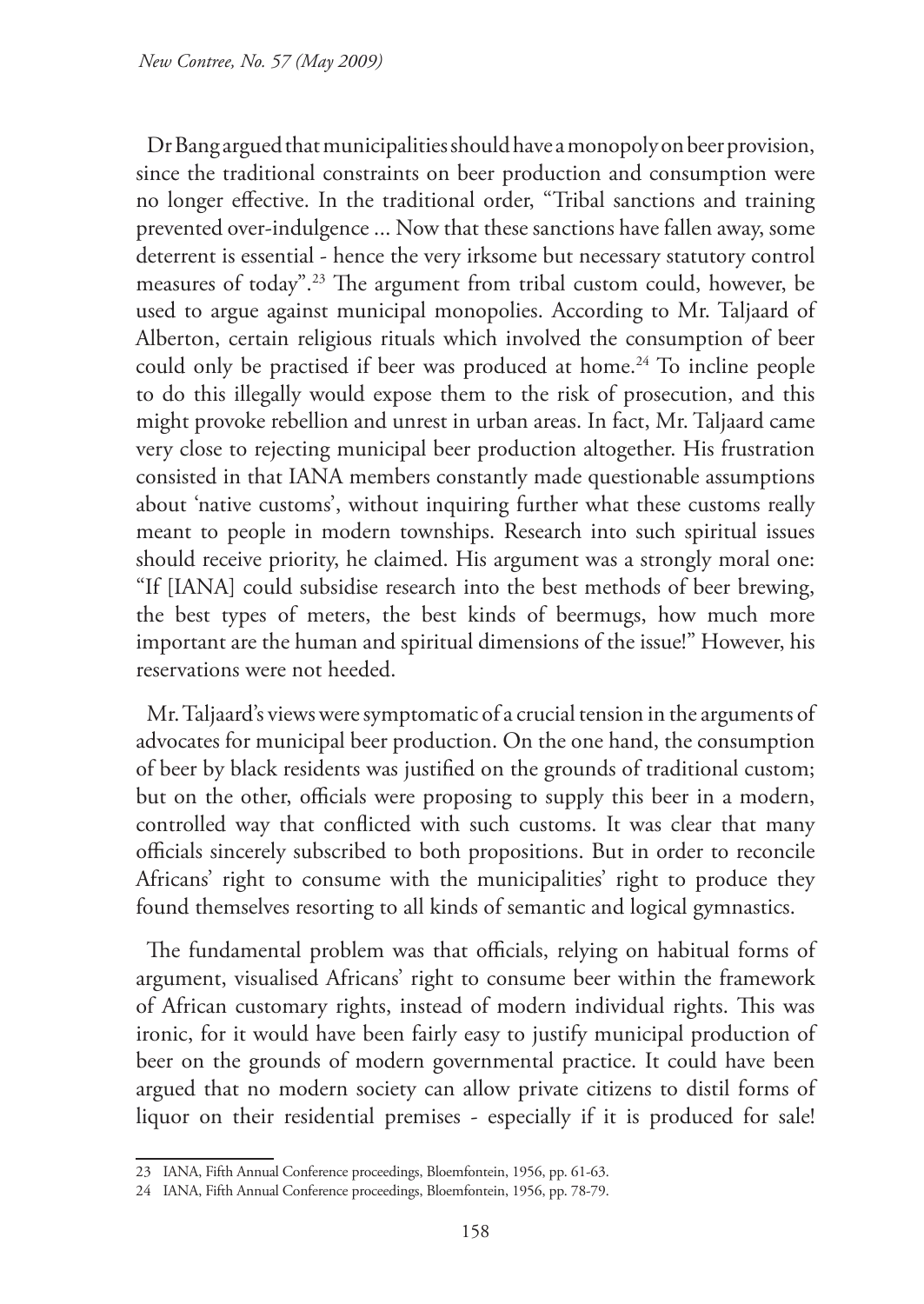Such restrictions on production would have been quite compatible with individuals' rights to consume what they liked. The imbroglio over beer production therefore illustrates the extent to which officials were still trapped in pre-modern notions of authority and social structure. It was their intuitive view that Africans were still 'tribal' but in some undefined way. The central question was about Africans' place in the modern urban community. It was always unclear which tribal practices should be prohibited and which not. If Africans were, in a very real sense, still tribal, should their traditions be allowed to override the officialdom's conception of what their material welfare ought to entail? Should tradition or should modern conceptions of welfare prevail? And, significantly, if traditions were abandoned, what would this imply for official rationales for urban segregation?

The local officials were not alive to the significance of the fact that the 'natives' *were* becoming rather like the Europeans. Something had to be done about the social evils which afflicted urban Africans, but the ambiguities of the patriarchal order offered little guidance on the appropriate remedies. In retrospect, one can interpret the increasing felt need to superimpose municipal controls on the rapidly crumbling traditional ones as a forlorn attempt to combat the painful symptoms of social transition. This without an appreciation of the ways in which the nature of the urban community was changing.

## **To profit or not to profit?: Trading off moral imperatives against financial constraints**

It is remarkable how important it was to municipal officials and Councillors that the entire issue of beer production be addressed from a moral perspective. For example, at the 1955 IANA conference, Dr Bourquin from Durban asserted that, "A local authority's responsibility does not begin and end with its legal responsibility; it is under a moral responsibility in regard to all needs and grievances which arise within its area".<sup>25</sup> Similarly, Dr Bang began his 1956 IANA address by posing the question: "What is the right thing from an ethical point of view?"26

Dr Bang maintained that "apart from the material benefits accruing to natives through the municipal supply of kaffir beer, there were the indirect

<sup>25</sup> Report of Judicial Commission on Native Affairs in Durban, 1947, quoted by Mr. Bourquin, IANA Fourth Annual Conference proceedings, Bloemfontein, 1955, p. 91.

<sup>26</sup> IANA, Fifth Annual Conference proceedings, Bloemfontein, 1956, p. 61.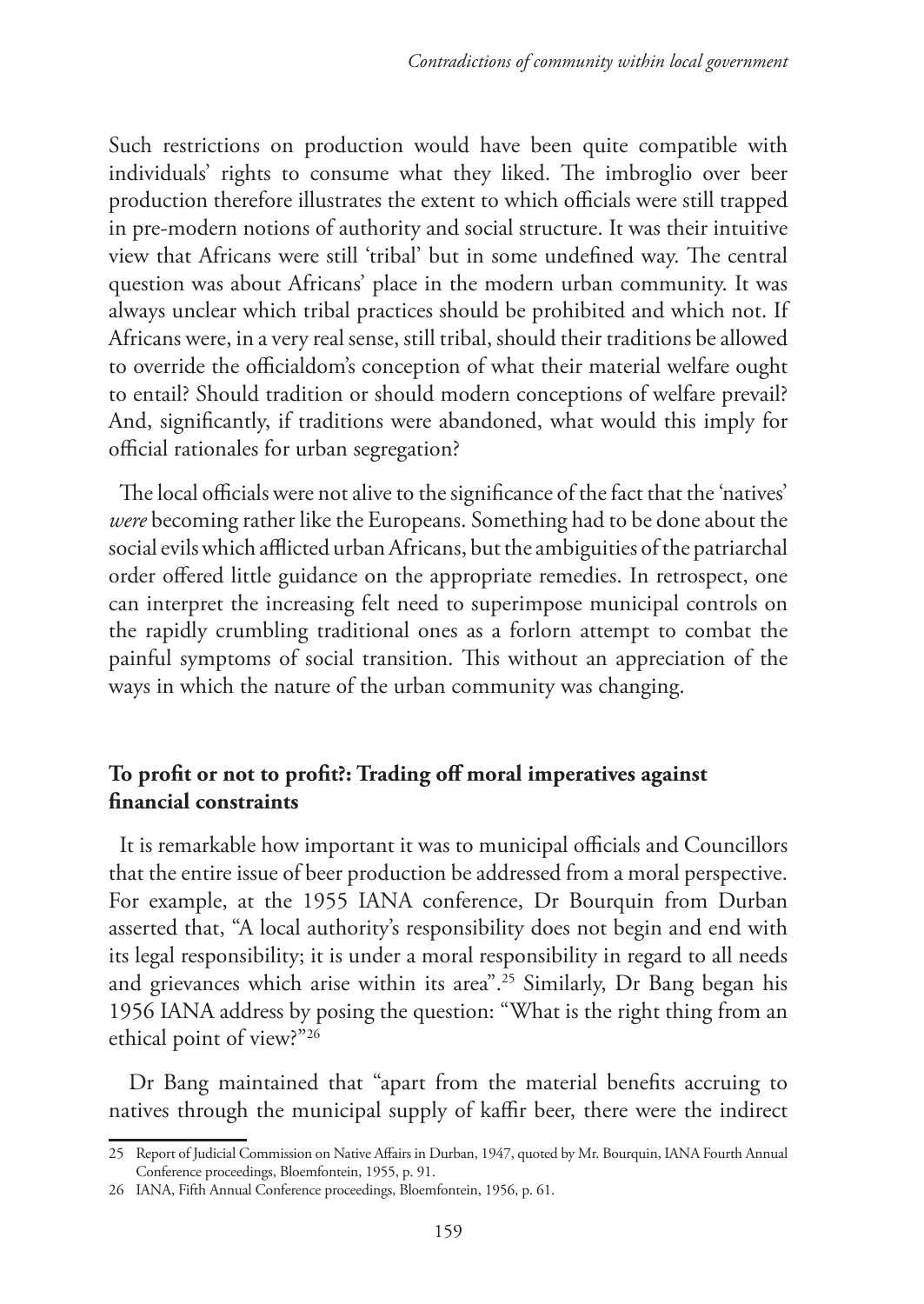benefits", such as:

- It would ensure a standard quality, and latest developments in "kaffir beer research" would be applied;
- Since profit would not be the first consideration, consumers would get the beverage at a price well within their means;
- Control over supply and consumption would prevent "excessive over-indulgence with the resultant benefit to the peace of the community";
- Beer halls would provide places where Natives could eat and drink according to their social customs; and
- It would strengthen family life by reducing the attractions of shebeens.

In sum, the quest for an appropriate way of imposing a modern disciplinary order on the seemingly chaotic circumstances of the townships involved questions about moral issues on the part of officials. There was general agreement amongst IANA municipal officials that municipal beer production was a positive measure from a utilitarian perspective as it would benefit the African urban community. This threw up moral dilemmas of its own, however. Justifying a municipal beer monopoly in the face of 'native custom' was tricky enough but this still left the uncomfortable moral issue of profitability to be sorted out.

The Native Revenue Accounts of most townships usually faced a deficit. There were four main ways of responding to the need for desperately needed facilities in the African townships, viz.:

- by raising rentals,
- by drawing on local authorities' General Rates Accounts,
- by ignoring the problem, or
- by introducing municipal beer sales.

The first and third options would only exacerbate the problems of black poverty.27 Significant subsidisation via the General Rates Accounts was politically unthinkable. This seemed to leave the municipal beer hall proposal as the only viable option.

<sup>27</sup> Dr Bang posed the question, "Where would the funds come from for such amenities as social centres, sports grounds, clinics, health services, old age homes, grants-in-aid to charitable organisations?". Furthermore, he said, "It would be a terrific hardship on the great majority of Natives were they required to pay a fully economic rent on the existing type of housing in many locations". IANA, Fifth Annual Conference proceedings, Bloemfontein, 1956, p. 68.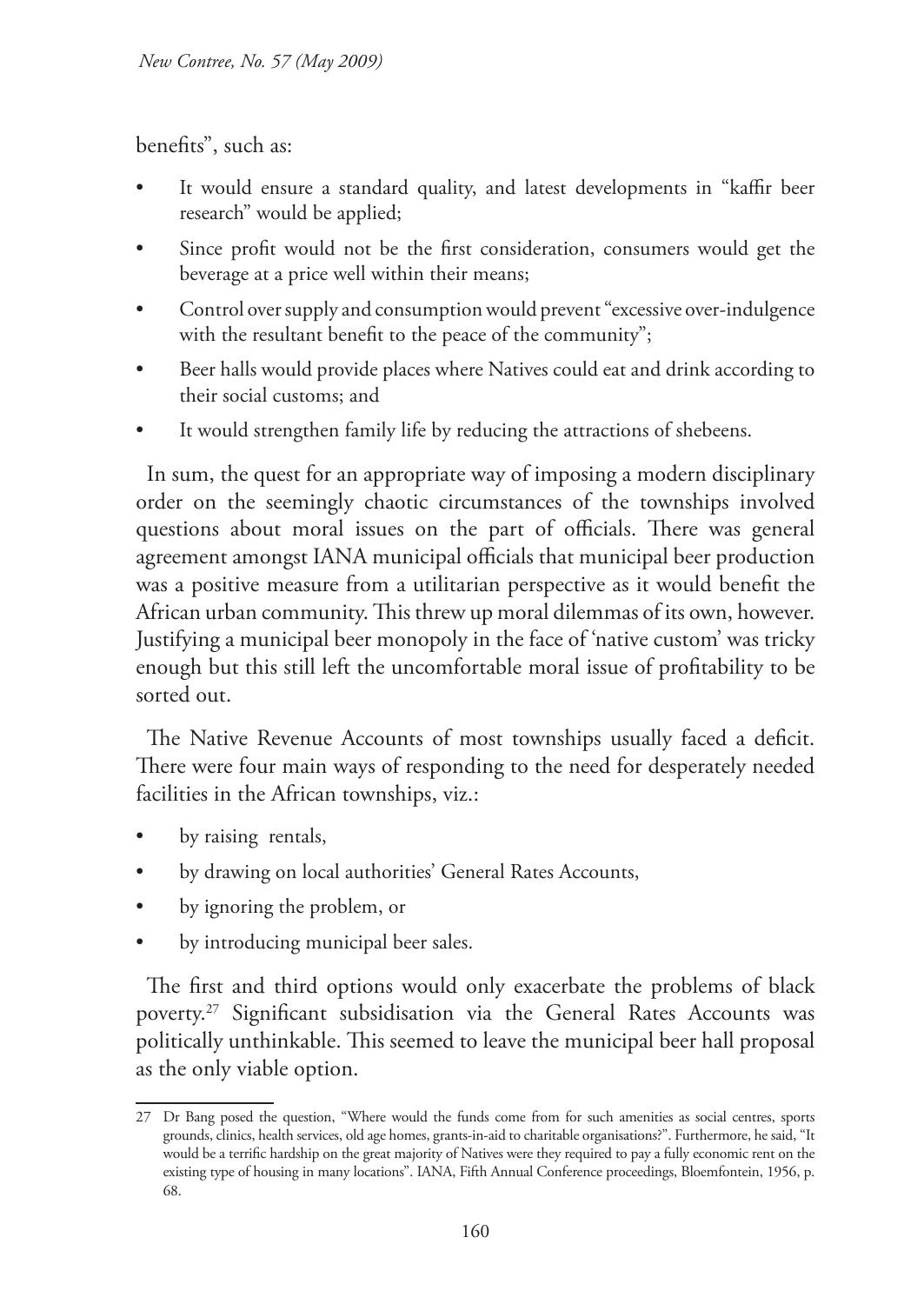According to Section 19 of the Natives (Urban Areas) Consolidation Act of 1945, all monies received by an urban local authority from the sale of beer had to be credited to a sub-account of the Native Revenue Account, called the "Kaffir Beer Account". The profits could be used for social and recreational facilities, social welfare, subsidising losses on sub-economic housing schemes, or for capital works.28 It is significant, however, that the moral question was always at the forefront, betraying the presence of an anxiety about the morally decent course of action. It was a question concerning the moral responsibility of the white community towards their fellow black townsmen. In what way were whites financially responsible for the material welfare of blacks? If "controls" could be justified on the grounds of paternalistic benevolence, was this not then implicitly an argument for paternalistic "subsidies"? Mr. Meyer of Kimberley came the closest to articulating this problem when he asked:29

If profits on the sale of kaffir beer vanish completely, where must the revenue be derived from to balance the budget, to off-set losses on housing, losses in the reduction of rentals, and expenditure on works or services connected with a location, native village or hostel? Must it be borne by the ratepayers, or the residents of the locations, well knowing their economic position?

What made the beer issue so difficult was that municipal beer sales would not be an "addition" to, but a "substitute" for, a local authority subsidy on township expenditure. All the arguments that beer was nutritious, or that it formed an essential facet of black culture, or that a municipal monopoly would have the side-effect of reducing social evils, could not obviate the fact that the revenue for ameliorating the appalling location conditions would have to come from the pockets of those desperately poor communities themselves.

The thought of financing facilities from the income of very poor people, via their spending their leisure time and money at communal beer halls, was a prospect many municipal officials baulked at. Again, the latent question was: "Are 'natives' part of our community?". If so, are we simply responsible for maintaining law and order, or are we responsible for improving their material conditions as well? And if the latter, does this morally require sacrifices on the part of the white community? A letter to the *Daily Dispatch* summed up this moral dilemma perfectly:<sup>30</sup>

<sup>28</sup> SF Kingsley, "Drankverskaffing…", SABRA, *Drankverskaffing en die Bantoe*, p. 22. According to Mr. Kingsley, Pretoria Municipality had spent money on creches, furnishings for a community centre, new sportsfields, youth education, and leisure activities.

<sup>29</sup> IANA, Fifth Annual Conference proceedings, Bloemfontein, 1956, pp. 77-78.

<sup>30</sup> *Daily Dispatch*, 5 November 1961.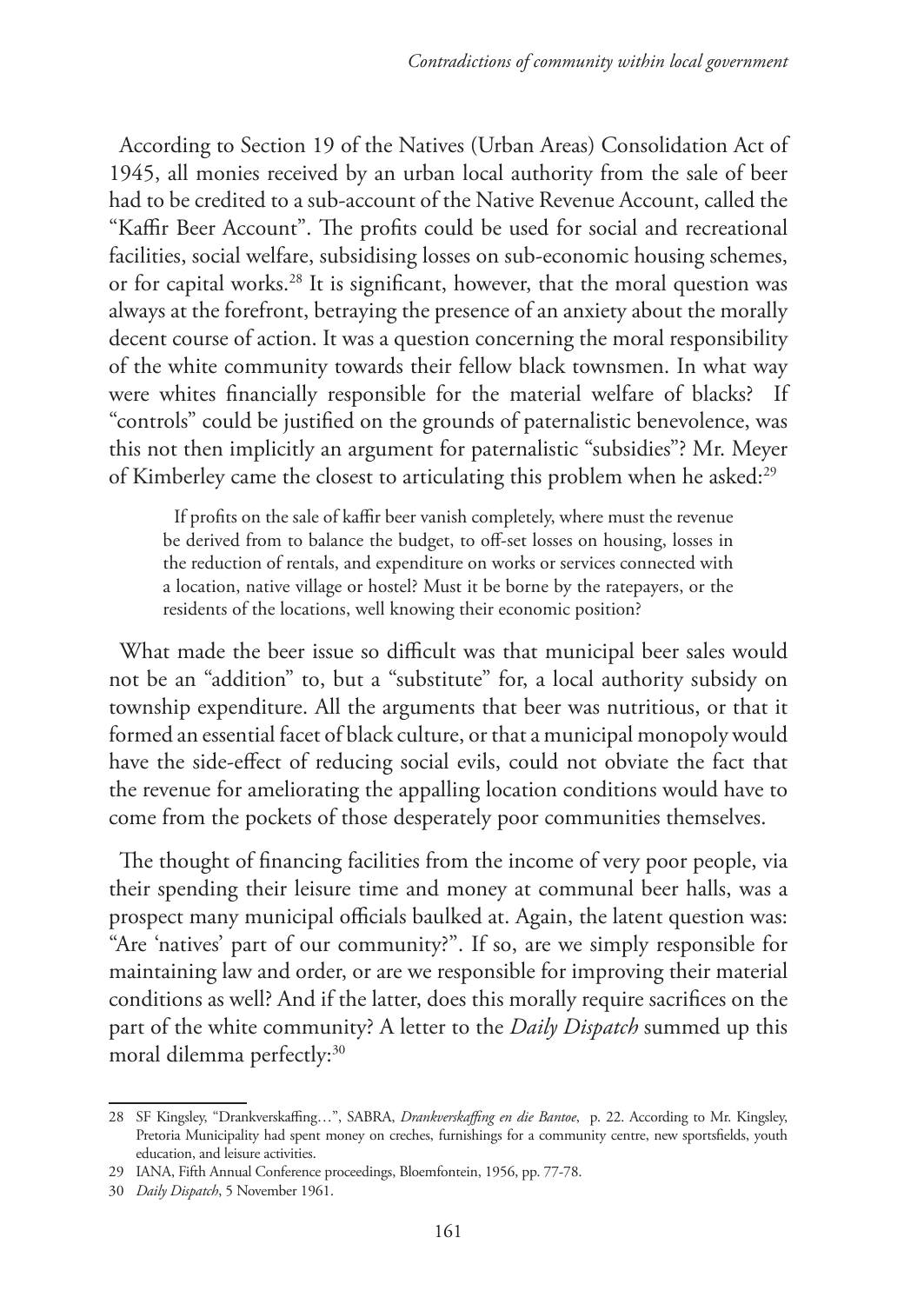East London locations are a disgrace to the city ... If we are not prepared to direct the profits from kaffir beer sales in the locations ... to a good cause, that is to say, the provision of amenities for the Natives, then we are left with the moral duty of either financing, permanently, the running of soup kitchens and milk bars in each of the three East London locations, or of instructing the Municipality to institute these amenities - and of paying higher rates.

We will argue that this anxiety existed due to a constant tension between differing interpretations of the form of ethical life (Hegelian *Sittlichkeit*) that should prevail. The financial question invoked, not only conflicting notions of patriarchy, but the beginnings of a modern, individualist moral consciousness as well.

## **Officials' views of patriarchy and ethical life**

Let us first turn to the patriarchal heritage. If the urban African community was to be seen as a traditional enclave within the city, one whose traditions should be maintained as a bulwark against the hazards of modern city life, then the city fathers had important obligations towards Africans. It was the moral code of the stronger towards the weaker, the patriarch towards the child. The moral logic of protection has tended to be downplayed in the revisionist and neo-revisionist literature in favour of the potentials for exploitation which traditionalist paternalism embodied. In terms of the protection logic, however, it was incumbent upon the white community somehow to improve the life circumstances of its African counterpart. Many officials intuitively subscribed to these sentiments, and they exerted much time and effort in pursuit of this ideal.

The specific nature of these obligations was unclear, however. The officials' inability to determine their moral obligations arose from an inherited baggage of unexamined policy principles concerning financial relations in the cities. Ever since 1923, the principle of financial separation between whites and Africans in the cities had been justified by a Stallardist version of patriarchy.<sup>31</sup> According to Stallardism, Africans' presence in the towns could be justified only in so far as they served white people's needs. This strain of patriarchalism consigned blacks to a rural destiny in South Africa. Whatever paternalistic instincts whites might have felt should properly be given expression to in the

<sup>31</sup> TRH Davenport, "The triumph of Colonel Stallard: The transformation of the Natives (Urban Areas) Act between 1923 and 1937", *South African Historical Journal*, 2, 1970, p. 79.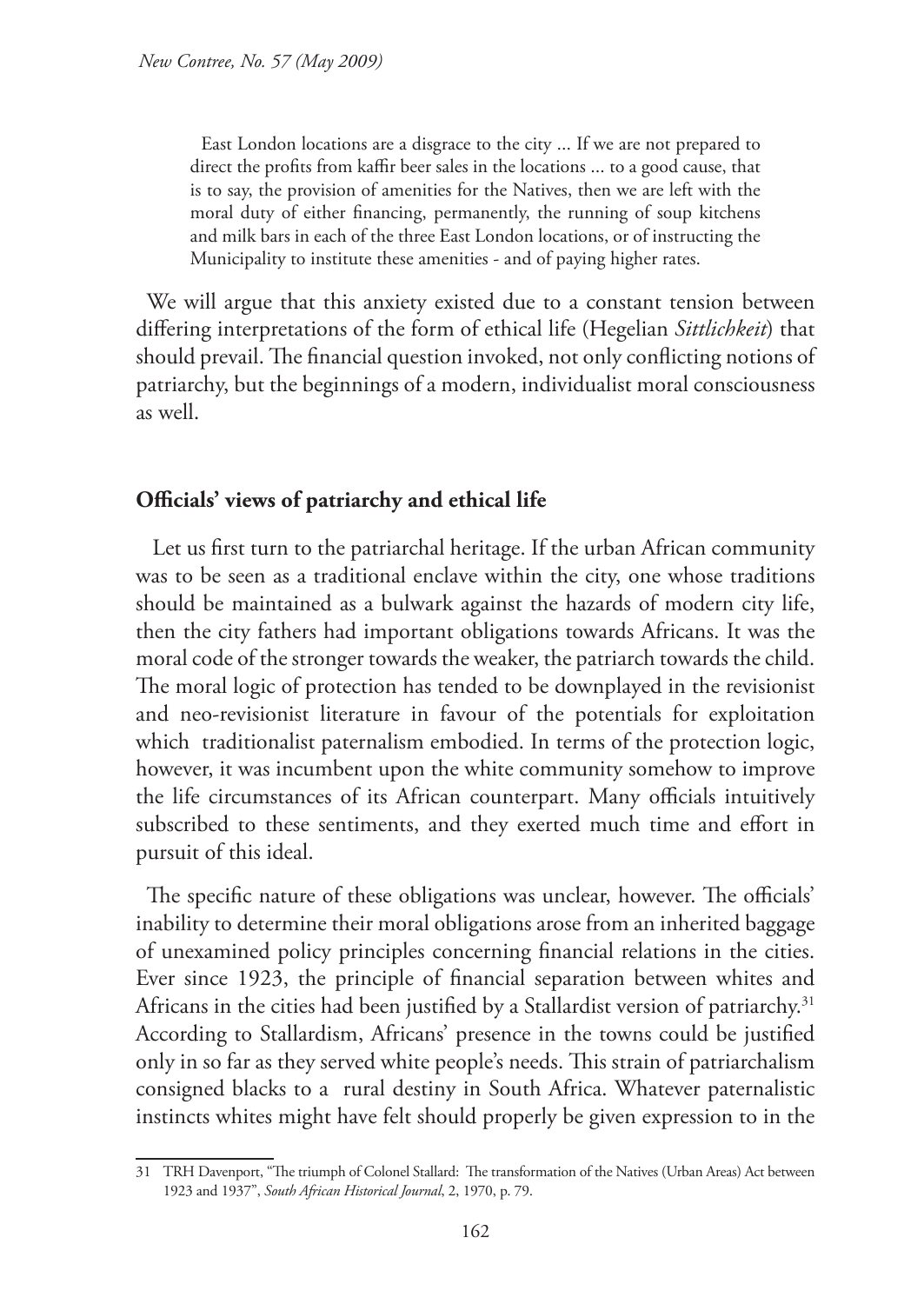context of tribalism.

By the 1950s, this version of patriarchalism made little sense. Social and economic conditions had changed. The permanence of blacks in the cities had become a reality. The problem was that the Native Revenue Accounts, which made financial provision for expenditures in black townships, were in chronic deficit. However, municipal officials had become so accustomed to the idea of financial separation between town and township that it would have required a seismic paradigm shift in morality to justify institutionalised crosssubsidisation<sup>32</sup>. In towns such as East London, the Native Revenue Account was in fact being subsidised by the white rate-paying community, but on an "ad hoc" basis. Such stop-gap measures were technically in contravention of government policy, which was based on financial separatism. The municipal officials were caught in a bind bequeathed to them by history. Whereas the subsidisation of the poor was an accepted principle within the white community, the subsidisation of black townships had no explicit political or moral appeal. It would take another thirty years before such justifications were developed.<sup>33</sup> Officials were locked into an ambiguous patriarchalism, one that sufficiently emphasised racial inequalities to justify paternalistic social "controls", but not enough to justify paternalistic "financial assistance".

The only way out of the dilemma seemed to be to tap new sources of finance from within the locations themselves. Since black residents could not afford increased rentals or service charges, the only solution was to take over the supply of a commodity on which they were already spending a proportion of their income. This had to be a commodity supplied in the townships, as other products would entail competition with white firms, and private sector competition would then force prices down to a level where profits might dwindle away to nothing.

The only viable solution was municipal beer production. Paternalistic controls would deliver revenue for social development and, at the same time, a prohibition on competing household production might reduce some social evils. This contradictory solution, which entailed depriving a poverty-stricken community of an informal revenue source in order that its poverty could be addressed, was the only one which accommodated the concurrent demands of

<sup>32</sup> The only officially-recognised form of subsidisation was the Native Services Levy payable by white employers, but this could only be used for infrastructure in the establishment of new townships.

<sup>33</sup> The Regional Services Councils and the National Security Management System, both introduced in the early 1980s, were the first institutions overtly to channel revenue from white to black communities.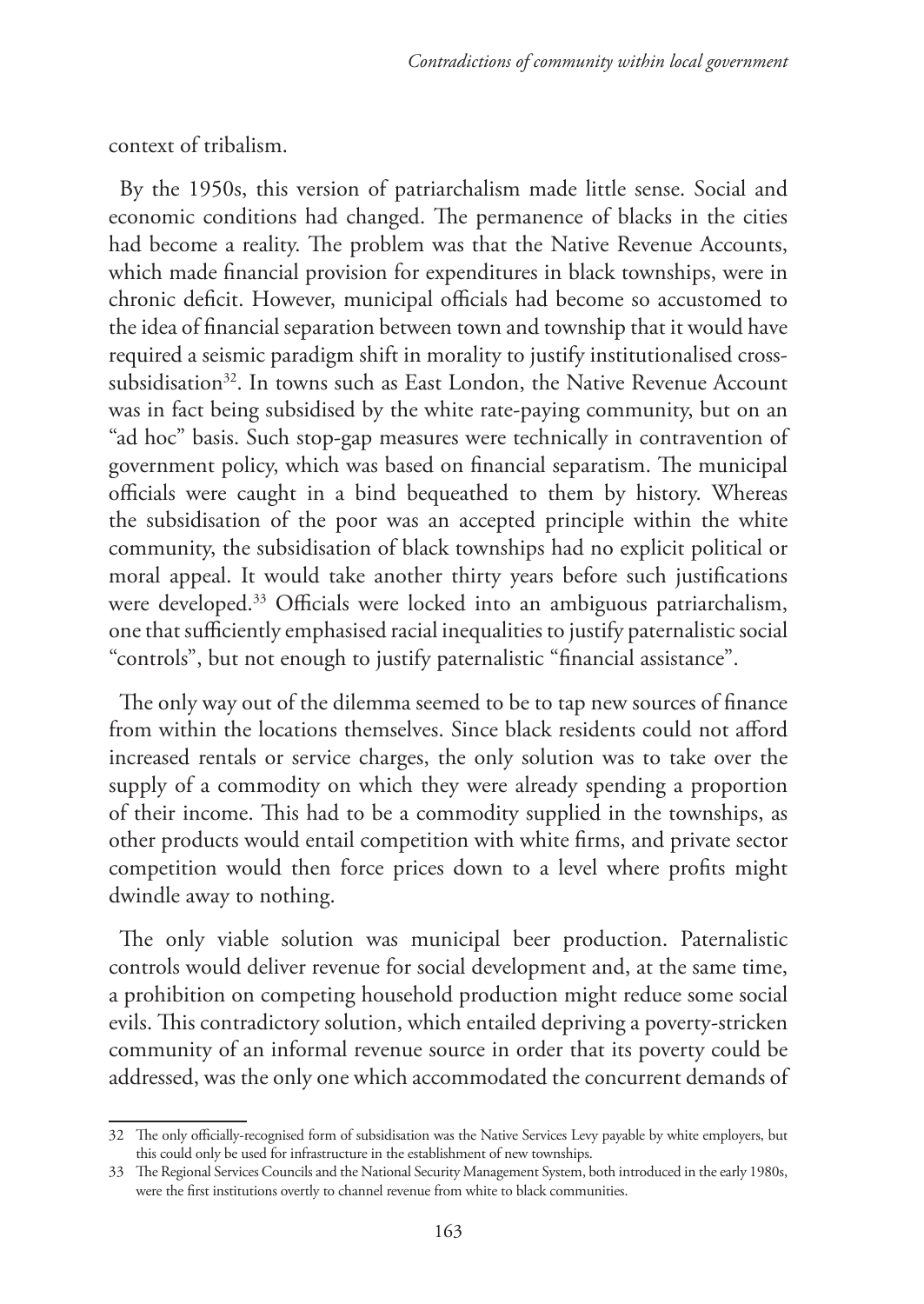social improvements and financial separation. Some of the officials, relieved to have any solution at all at hand, passionately and publicly defended this logic. But there were others who had their doubts.

During the 1950s, the Department of Native Affairs exhibited moral qualms about municipal beer production. For example, the Department opposed the financing of school buildings from beer revenues, since it was felt that this would encourage Natives to consume more beer so as to boost the supply of school buildings, thereby justifying "what is actually an evil":<sup>34</sup>

It is the policy of the Department to restrict kaffir beer profits to a minimum or to see that profits vanish completely. The only reason for allowing local authorities to sell kaffir beer is to combat the evils incidental to uncontrolled brewing and not to make a profit.

Evidently the Department did not accept the argument that the "social good" ends justified the means of municipal beer supply. Certain municipal officials, however, had no such qualms. Dr Bang and Mr. Buitendag argued that profit-making "per se" was both legitimate and important, because of the beneficial consequences of social spending. According to Mr. Buitendag:<sup>35</sup>

The municipal monopoly system can be an economic proposition and it is our contention that there is absolutely nothing morally wrong in making a profit, more especially when account is taken of the use to which such profits may be put and the fact that expenditure of such profits is under the control of the Minister.

However, the moral defence of municipal beer brewing did not spring from patriarchal considerations alone. It also exhibited, albeit in a convoluted way, the germination of a non-traditionalist, non-patriarchal, modern view of ethical life. This view was 'modern' in two senses: it emphasised uniform individual rights and obligations; and it envisaged governmental action as non-discriminatory and formally egalitarian.

Consider, for example, the argument of Mr. Bourquin of Durban, a vocal advocate of municipal beer production: "It is ... common knowledge that in present times one gets nothing for nothing. In some way or other we must pay for what we receive, and in the normal course of things someone makes a profit in the process".<sup>36</sup> For Mr. Bourquin, it was just and fair that all

<sup>34</sup> Quoted in Dr Bang's address, IANA Fifth Annual Conference proceedings, Bloemfontein, 1956, p. 68.

<sup>35</sup> Memorandum to East London City Council, contained in Native Affairs Committee (NAC), Minutes, 6 November 1956.

<sup>36</sup> IANA, Fifth Annual Conference proceedings, Bloemfontein, 1956, p. 79.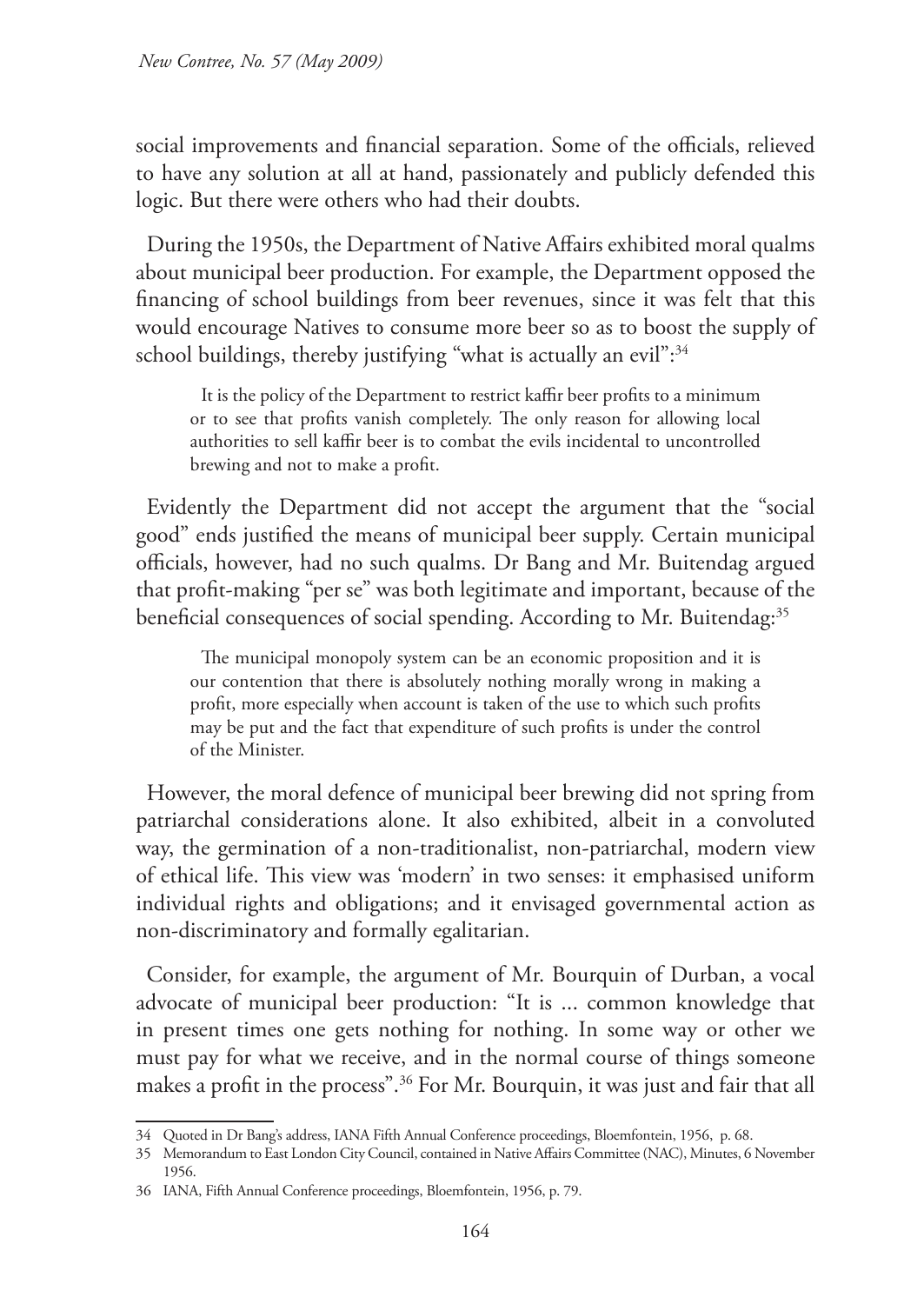individuals "must pay for what they receive". This claim is a modernist one, in that no special allowances are made for ascriptive characteristics, such as race or cultural background. Furthermore, Mr. Bourquin said:

[K]affir beer .. is sold at a profit. [T]his point becomes objectionable apparently only for the reason that this profit is made by local authorities. If kaffir beer were a commercial commodity and the profits were made by commerce and industry in the normal course of their business, it is possible that no one would say anything about it....

For good measure, he added, "if Nasser can nationalize the Suez Canal what reason is there why our Government should not nationalize the liquor trade?". According to this line of reasoning, beer was a commodity like any other. This argument, however, lost sight of the fact that under patriarchalism, the city fathers had previously assumed a special moral responsibility towards their charges - a responsibility which transcended the materialistic motives of profit-taking. Mr. Bourquin's argument reflects an ethic of crude materialism, a total departure from the patriarchal discourse of ethical life - although this did not stop Mr. Bourquin, on other occasions, from defending patriarchal controls on social evils. Mr. Bourquin's reasoning shifted from one unexamined proposition to another:

Why then is it immoral, unethical or unreligious [sic] to make a profit on kaffir beer, especially if that profit is used for the benefit of the community? The answer is that natives are so poor that they cannot even pay in full for their housing and social services. Why then is it not immoral and unethical that liquor should be available to those Europeans who also belong to the poorer classes and would find difficulty in housing and feeding themselves? Yet while European liquor has no food value at all, kaffir beer has such value. Why is it not immoral that there should be profits on the sale of such essential foods as bread, meat and milk especially if such profits remain in private hands?

This convoluted statement contains several very different claims:

- since poor whites enjoyed the right to liquor, the same right should be recognised for poor blacks (a modern liberal claim);
- profits on beer were as justifiable as profits on other nutritious commodities (a modern capitalistic claim); and
- local authorities could justifiably control the market for Africans' own good (a paternalistic claim, based on patriarchal assumptions).

Mr. Bourquin's reasoning illustrates the underlying confusion regarding the form of ethical life which governed the urban community. He hovered between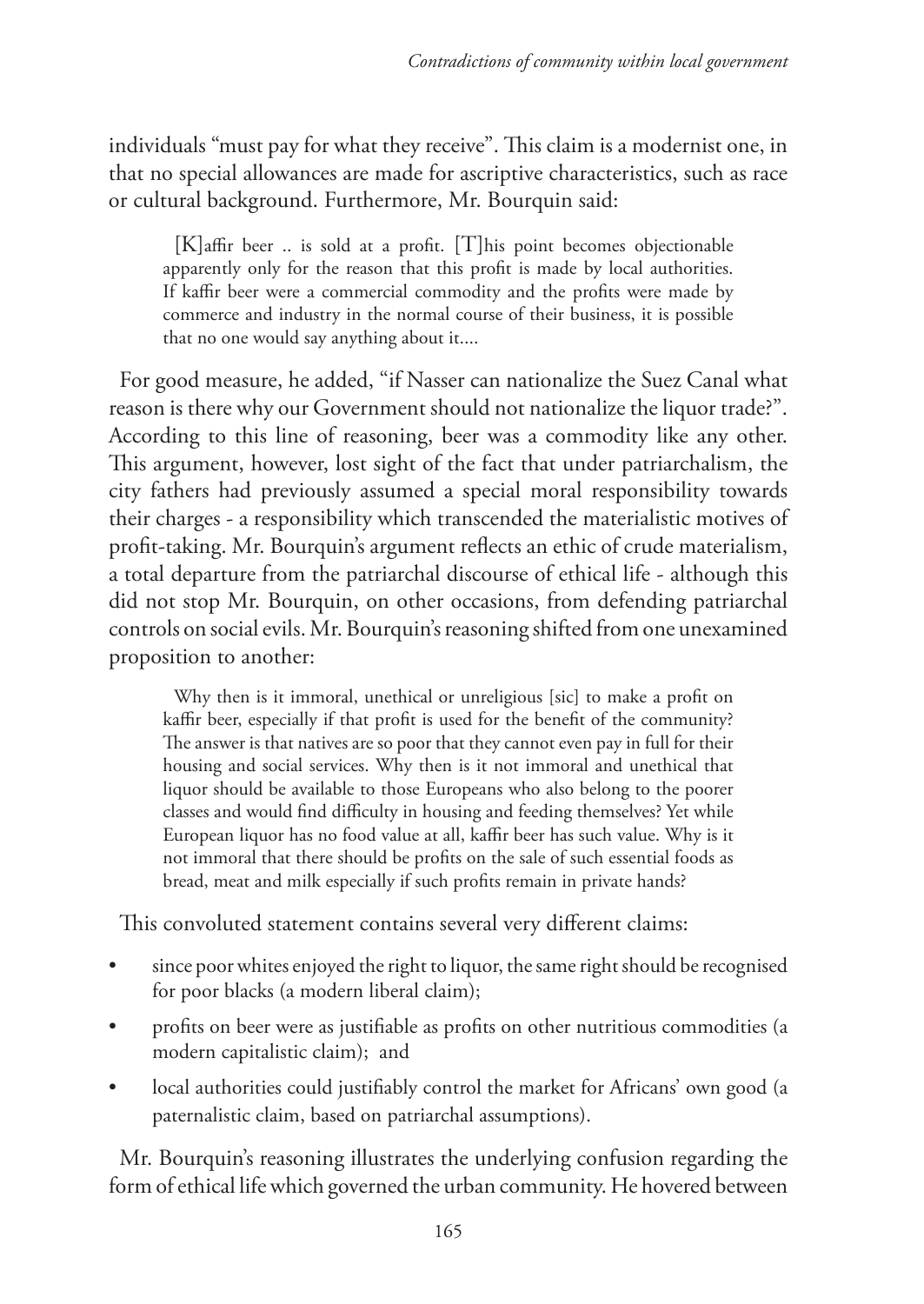a patriarchal ethic and an individualist modern ethic. In his inconsistency he could not settle on whether African urban residents should be treated according to the norms of modernity, applicable to whites, or whether they should be subject to the particularistic rights and obligations that typically characterised the ethos of patriarchalism and paternalism.

The beer debate revolved endlessly around an elusive moral issue which nobody articulated: Should the black residents of South African cities be treated differently from whites? Should they be treated with special paternalistic concern? If this were the case, then profiteering from beer sales seemed morally offensive, as it constituted the economic exploitation of a weak and disadvantaged cultural group.

On the other hand, if blacks were regarded as modern individuals, who should experience the rough with the smooth when it came to the concomitants of freedoms and individual rights, then the profit-making was surely legitimate. The many 'contradictions of community' were the real issues at stake. What were the proper boundaries of the urban community? Were the 'natives' part of the modern capitalistic urban community, or were they lesser citizens – wards consigned to the city fathers' patriarchal care?

## **Moral reasoning and 'dirty hands' in political life**

The debate about municipal beer halls illustrates the difficulties of applying moral principles to practical realities. Practical situations require normative interpretations, which lead to confusions and conflicts of values. In the moral murkiness of political life, actors are often torn between the claims entailed by effectiveness in action, and the moral claims derived from moral ideals. In understanding political actions, it becomes evident that there are actions that are justified, even obligatory, but that are nonetheless wrong and shameful.37 "Dirty hands" moral conflicts refer to cases where a choice is forced by competing moral considerations, in such a way that the actor has to take responsibility for whatever unpalatable option he or she chooses. Even if the act is justified, the actor still feels uncomfortable with it. Despite good intentions, political reality (especially in conditions of rapid social change) is such that practical political choices are seldom simple choices between good and evil. Many political alternatives involve "dirty hands".

<sup>37</sup> M Stocker, *Plural and conflicting values* (Oxford, Clarendon Press, 1990), pp. 9-13.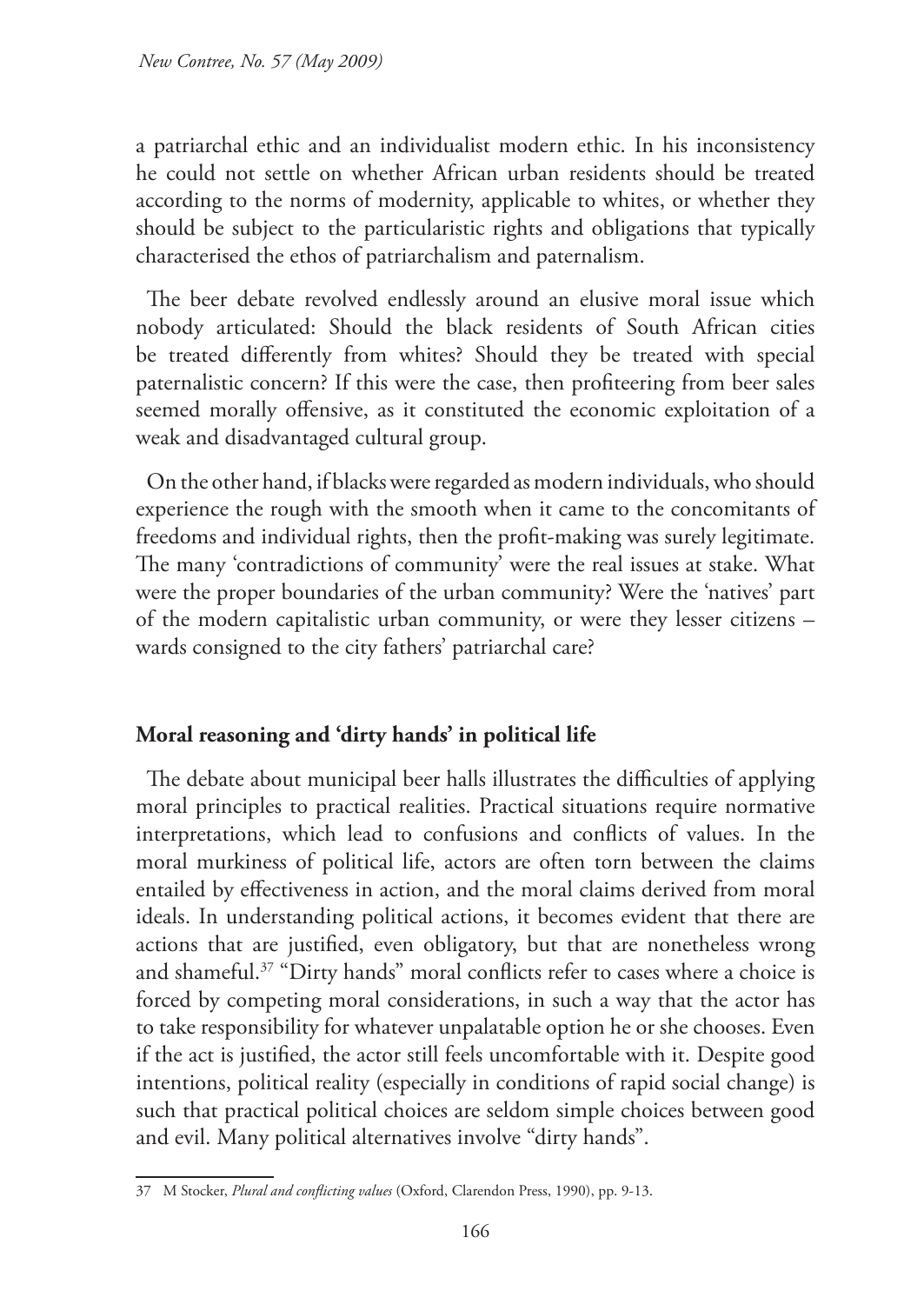The lengthy debates in municipal circles attests to officials' genuine disquiet about the moral confusion and moral costs of deciding between different courses of action. Yet despite these endless debates, the white officials tasked with 'native administration' ultimately had to act. To understand their choices, the concept of 'overvaluing' may be found useful.

Typically, people caught in a situation of choosing between two unpalatable options or values find that they can resolve their dilemma by means of "overvaluing" one moral duty and undervaluing another.<sup>38</sup> There are three grounds for "overvaluing" a certain choice: (i) The reasonableness of one value, compared to another, (ii) the likelihood that the value chosen will be actualised, and (iii) the choice for a specific value is more honourable than the choice for a competing value.

At the same time, the importance of social and political context should not be underestimated. Individuals do not make moral choices in a vacuum. The municipal beer hall debates took place in a context where the National Party became increasingly draconian about separating the affairs of black townships from those of the white citizenry. In a context of chaotic township administration, the National Party's vision of "separate development" offered a seductively persuasive logic of scientific anthropology. In the words of HF Verwoerd:<sup>39</sup>

[State policy] is not just casual ideas touching an odd point here and there, but is a programme extending its fingers deeply and affecting the circumstances in the lives of people. If it is to be accepted that the various directives are not just random ideas but part of a comprehensive all-embracing programme, then you will understand why deviations cause confusion ... The Government is not prepared to allow this.

The development of powerful and coercive bureaucratic institutions eroded the municipalities' memory of, and desire for, autonomy. If a local authority did not fulfil its duty regarding the implementation of state policy, strong action would be taken:<sup>40</sup>

If there is a local authority which tries to obstruct that policy, the government is not exercising dictatorship when it makes the national policy compulsory ... Therefore when it may become necessary to compel a city Council which is

<sup>38</sup> M Stocker, *Plural and conflicting values...,* p. 39.

<sup>39</sup> Quoted in S Bekker & R Humphries, *From control to confusion: The changing role of administration boards in South Africa, 1971-1983*, (Grahamstown, ISER, 1985), p. 6.

<sup>40</sup> Quoted in S Bekker & R. Humphries, *From control to confusion...*, p. 4.